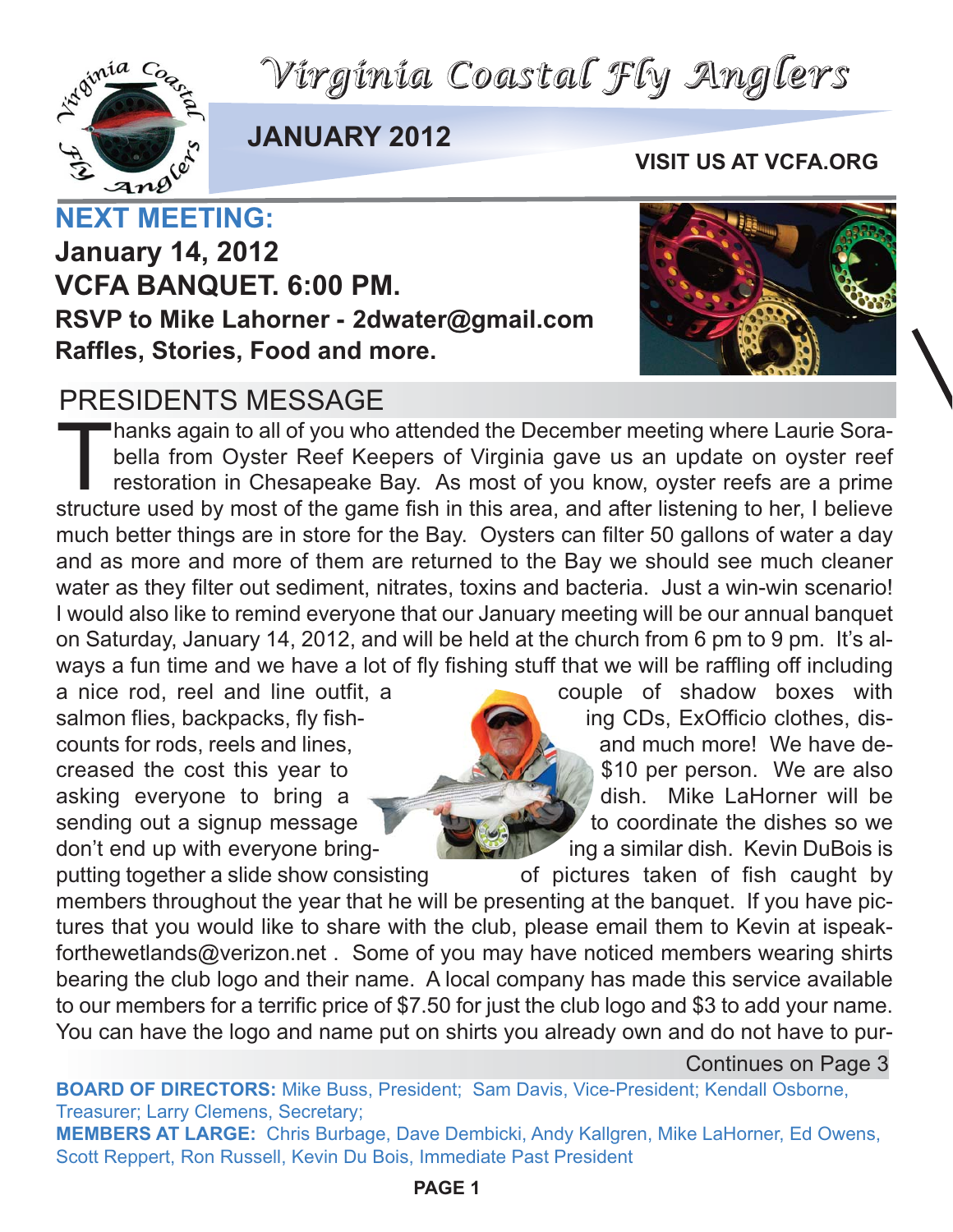## **ANNUAL BANQUET**

It is here! **January 14, 2012** at Bayside Presbyterian Church. We will have our VCFA dinner. The cost will be \$10.00 per person with club members bringing side dishes, the main foods will be provided. We have lowered the cost in hopes to get more of you to come. Bring your friends, and family - they don't need to be a member or know how to flyfish!

#### **Social hour will begin at 6:00 PM. Dinner will be served around 7:00 PM**

The event was very successful and popular this past year so we are sticking with it. We are already getting some nice raffle prizes, if you would like to donate something for the cause please contact Mike LaHorner at **2dwater@gmail.com.** Remember, your support helps to provide funds for speakers and other activities through the year. Bring plenty of extra cash to spend on the raffles!

Kevin Du Boise will put a slide show together of events and fish through the past year. If you have a photo (or two ..) send them to Kevin at **KevinDuBoisPhoto@gmail.com**

### **PLEASE CONTACT US NOW TO ATTEND. WE NEED A HEAD COUNT FOR FOOD, ETC...**

*Virginia Coastal Fly Anglers* **MEMBERSHIP RENEWAL**

**Date: \_\_\_\_\_\_\_\_\_\_\_\_\_\_**

Membership is **\$30.00** annually and includes all family members. Please complete this form with a check made payable to VCFA. You can bring the completed form and check to the next meeting, or mail it to or club treasurer at VCFA, P.O. Box 2866, Virginia Beach, VA 23450- 2866

 $\mathcal{L}_\mathcal{L} = \{ \mathcal{L}_\mathcal{L} = \{ \mathcal{L}_\mathcal{L} = \{ \mathcal{L}_\mathcal{L} = \{ \mathcal{L}_\mathcal{L} = \{ \mathcal{L}_\mathcal{L} = \{ \mathcal{L}_\mathcal{L} = \{ \mathcal{L}_\mathcal{L} = \{ \mathcal{L}_\mathcal{L} = \{ \mathcal{L}_\mathcal{L} = \{ \mathcal{L}_\mathcal{L} = \{ \mathcal{L}_\mathcal{L} = \{ \mathcal{L}_\mathcal{L} = \{ \mathcal{L}_\mathcal{L} = \{ \mathcal{L}_\mathcal{$ 

NAME/S:

**PAGE 2**  $\mathcal{L} = \sum_{i=1}^n \mathcal{L}_i \mathcal{L}_i + \mathcal{L}_i \mathcal{L}_i + \mathcal{L}_i \mathcal{L}_i + \mathcal{L}_i \mathcal{L}_i + \mathcal{L}_i \mathcal{L}_i + \mathcal{L}_i \mathcal{L}_i + \mathcal{L}_i \mathcal{L}_i + \mathcal{L}_i \mathcal{L}_i + \mathcal{L}_i \mathcal{L}_i + \mathcal{L}_i \mathcal{L}_i + \mathcal{L}_i \mathcal{L}_i + \mathcal{L}_i \mathcal{L}_i + \mathcal{L}_i \mathcal{L}_i + \mathcal{L}_i \math$ ADDRESS \_\_\_\_\_\_\_\_\_\_\_\_\_\_\_\_\_\_\_\_\_\_\_\_\_\_\_\_\_\_\_\_\_\_\_\_\_\_\_\_\_\_\_\_\_\_\_\_\_\_\_\_\_\_\_\_\_\_\_\_\_\_\_\_\_ City \_\_\_\_\_\_\_\_\_\_\_\_\_\_\_\_\_\_\_\_\_\_\_\_\_\_\_\_\_\_\_\_\_\_\_ STATE \_\_\_\_\_\_\_\_\_\_ Zip \_\_\_\_\_\_\_\_\_\_\_\_\_\_ Phone **Email Email Email Email Email Email Email Email Please Circle:** New Member Renewal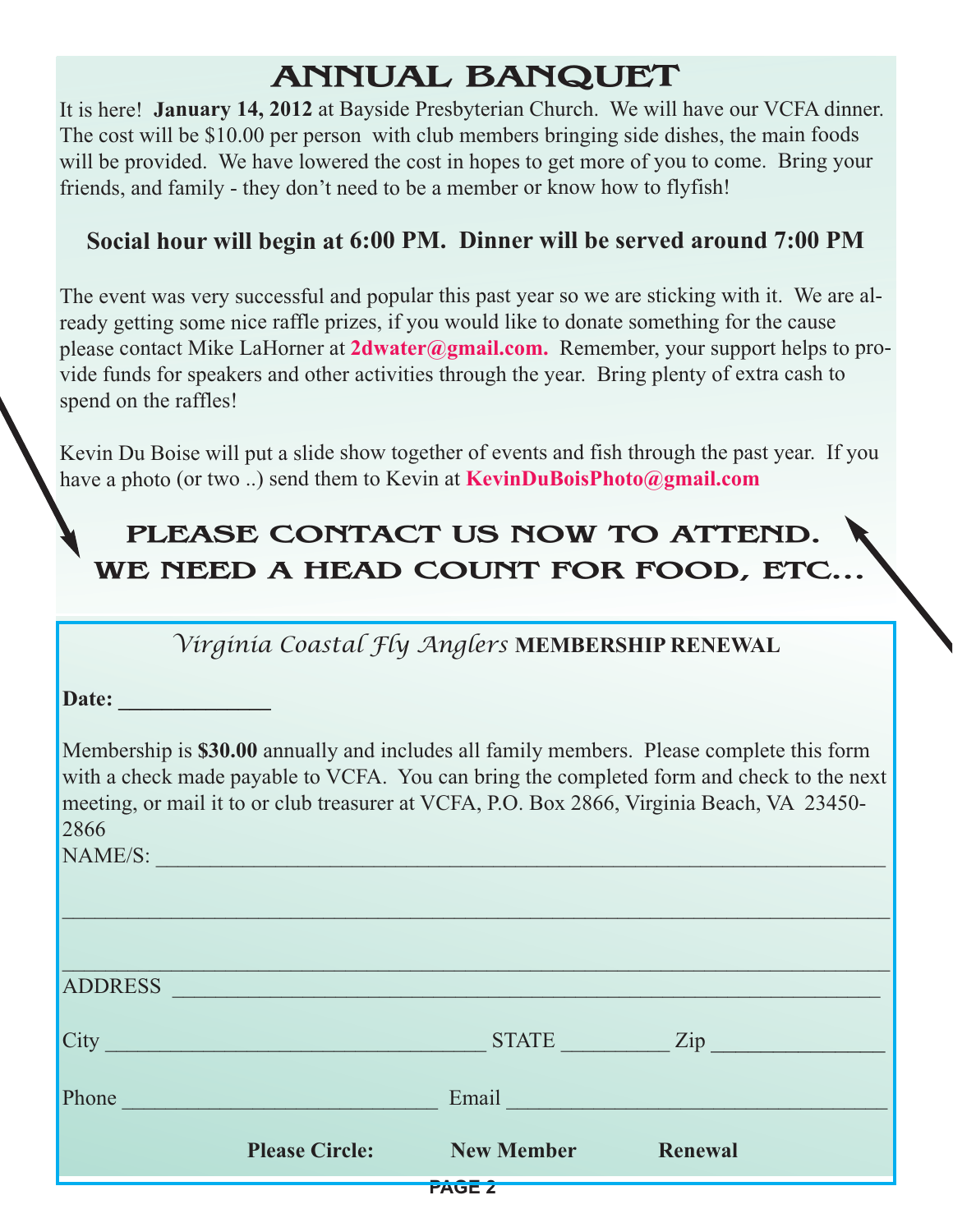PRESIDENTS MESSAGE (Continued from page 1)

chase a shirt for this service. If you are interested in taking advantage of this offer, please see Dave Dembicki or shoot him an email at dembickiDM@yahoo.com. We also held the election of our officers at our November meeting and I would like to congratulate all of those who stepped up and volunteered to serve for another year and for receiving a vote of confidence from the membership. Here is the list of newly elected officers: President, Mike Buss, Vice President, Sam Davis, Treasurer, Kendall Osborne, and Secretary, Larry Clemens; Board of Directors, Ed Owens, Mike LaHorner, Kevin Dubois, Chris Burbage, Dave Dembicki, Andy Kalgren, Ron Russell, and Scott Reppert. The installation of officers will occur at the banquet. I would also like to remind everyone that it is dues paying time again and the cost is still the same, \$30 per year and you can save a postage stamp and pay at any meeting. Stripers are all over the Bay and Ocean Front and now is one of the best times of the year to get a real trophy striper over 30 lbs! Remember that it is catch and release only in the bay and you have to stay inside the three mile limit off the Ocean Front. When you get out, just look for birds diving into the water and of course if you see a large grouping of boats, they are probably on to something! One last note, I would encourage all of you to release the big ladies you catch, the smaller fish are better eating and it gives the bigger fish, who carry many more eggs than the smaller fish, a chance to spawn this spring. So contact a club member and get out, and, of course, be sure to post your results on our Facebook page along with some pictures! I hope to see you all on January 14, and don't forget to send Mike LaHorner an RSVP along with the dish you will be bringing. Until then, thanks and tight lines to all!

#### Mike Buss

Sea lice is abundant on most of the fish caught this time year!